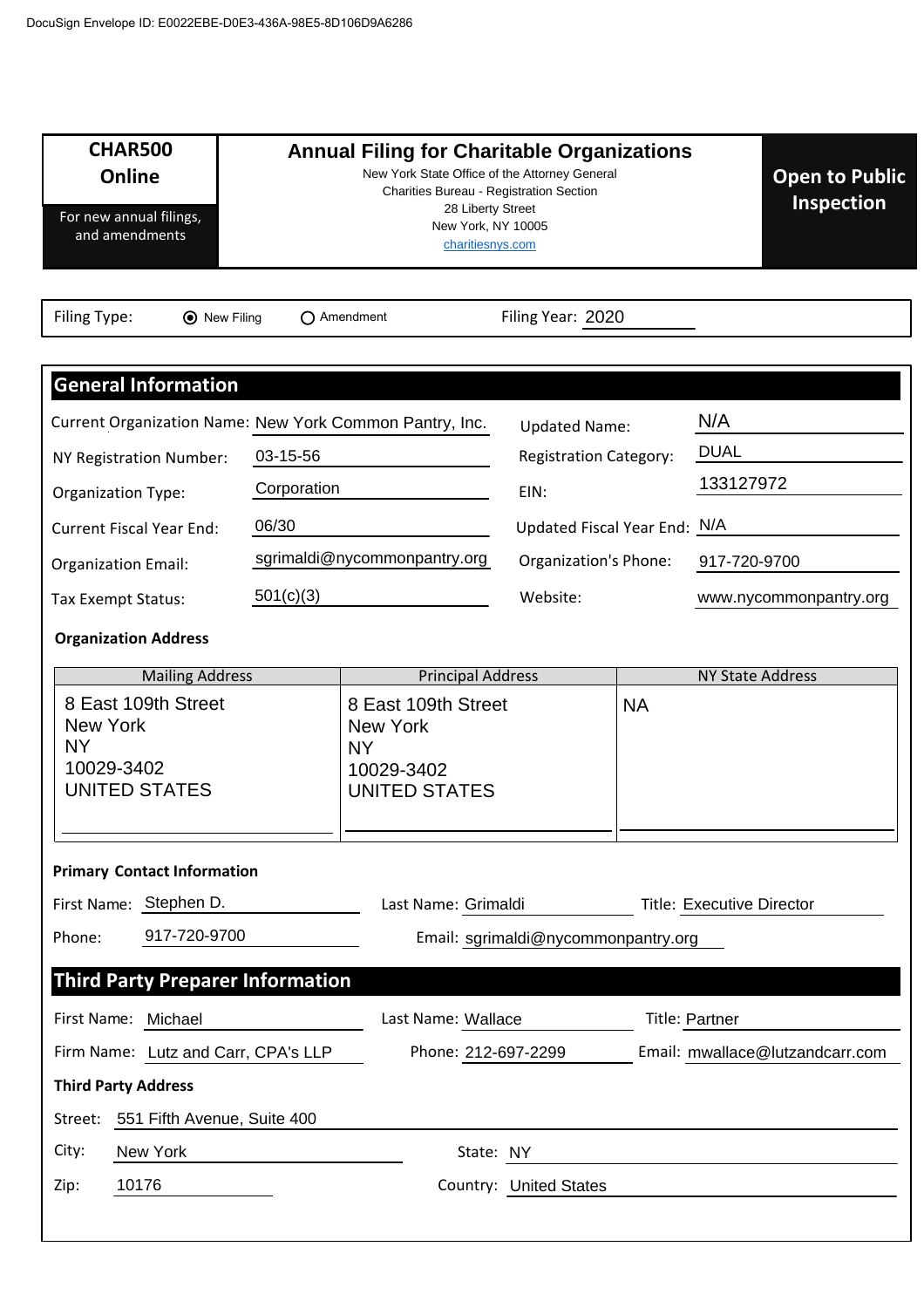### **Registration Category**

| 1. Does the organization conduct activity in New York State (other than soliciting)? This may include, but is not limited |  |
|---------------------------------------------------------------------------------------------------------------------------|--|
| to, maintaining an office, having employees or running a program.                                                         |  |
| $\bullet$ Yes<br><b>ONO</b>                                                                                               |  |

- 2. Does the organization have assets in New York State? OYes ONo
- OYes ONo N/A 3. Is the organization incorporated or formed in New York State?
- 4. Does the organization solicit or receive more than \$25,000 annually in total contributions from New York State residents, foundations, corporations, or government agencies? O Yes O No N/A<br>ation solicit or receive more than \$25,000 annually in total contributions from N<br>ions, corporations, or government agencies?<br>tion use a professional fundraiser or fundraising counsel?<br>es to the above auestions, this o
- 5. Does the organization use a professional fundraiser or fundraising counsel?
	- $QYes$   $ONo$

*Based on your responses to the above questions, this organization's registration category remains as*

#### **Annual Exemptions**

1. Were the total contributions from New York State, including residents, foundations, government agencies, etc. under \$25,000 during the fiscal year?

OYes ONo

- 2. Did the organization use a professional fundraiser or fundraising counsel during the fiscal year? OYes ONo
- 3. Were the organization's gross receipts under \$25,000 and the market value of its assets under \$25,000 during the fiscal year?

OYes ONo

Based on your responses to annual exemption questions, this organization is required to file under \_\_\_DUAL\_\_\_ during this *fiscal year.*

| <b>Financial Information</b>                                                                                                    |                                       |                                          |     |
|---------------------------------------------------------------------------------------------------------------------------------|---------------------------------------|------------------------------------------|-----|
| Which IRS form does your organization use? IRS990                                                                               |                                       | Organization's total revenue: 20,295,221 |     |
| Organization's total contributions:<br>20,256,461                                                                               |                                       | Organization's total assets:             | N/A |
| Organization's net assets:                                                                                                      | 14,254,457                            | Organization's total revenue             | N/A |
| Organization's total liabilities:                                                                                               | N/A                                   | and contributions:                       |     |
| Organization's total income:                                                                                                    | N/A                                   | Organization's total assets/<br>worth:   | N/A |
| Is the organization required to file form Schedule B - Schedule of contributors - with the IRS?<br>O Yes<br>ON <sub>o</sub> N/A |                                       |                                          |     |
| For the current filing year, does your organization plan to do any of the following with its Charities Bureau Registration?     |                                       |                                          |     |
| $\Box$ Closing<br>$\square$ Withdrawing                                                                                         | <b>図 None</b><br>$\square$ Dissolving |                                          |     |
| Is this your final filing with New York State?<br><b>O</b> Yes<br>$O$ No<br>N/A                                                 |                                       |                                          |     |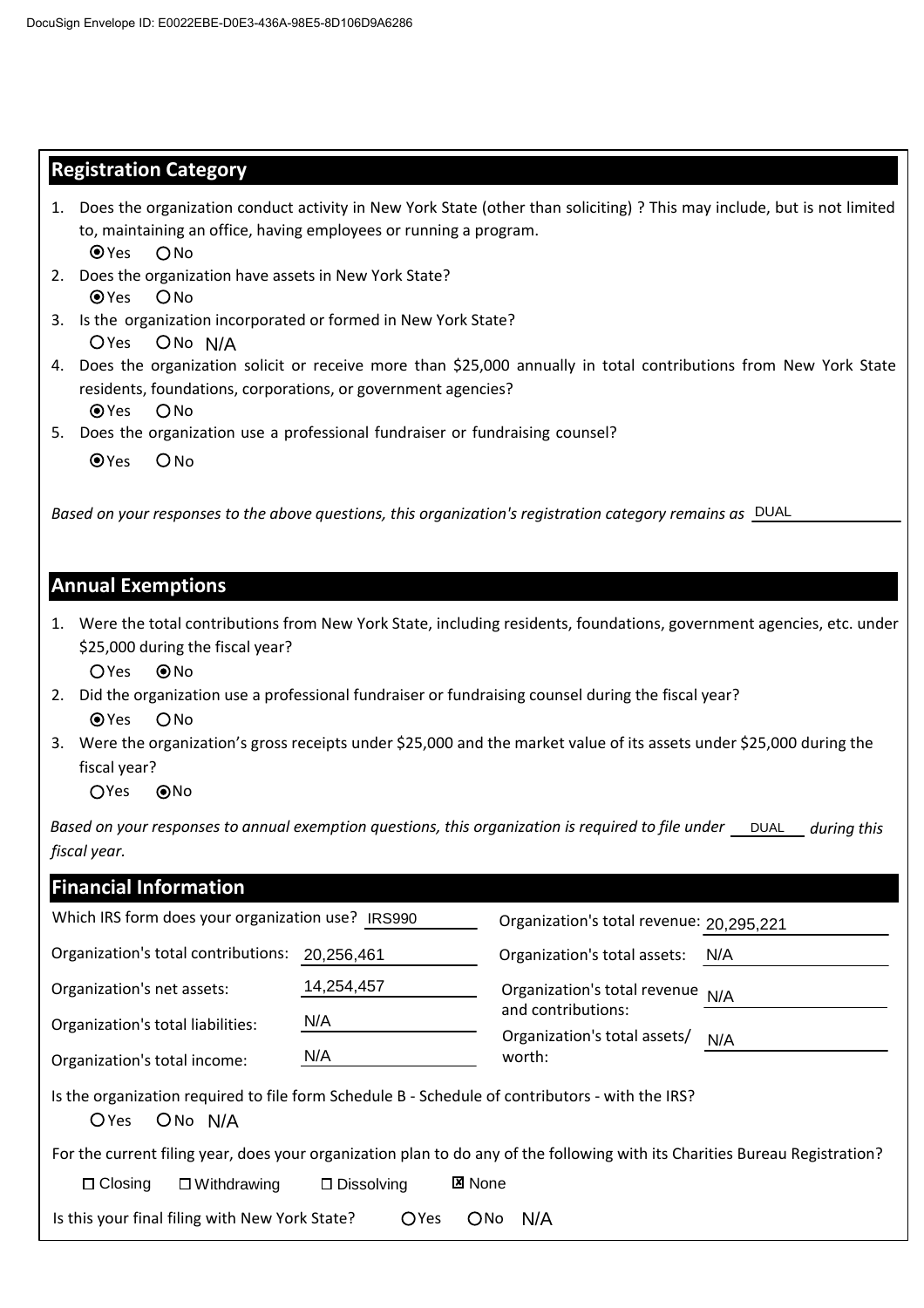## **Filing Information**

Did the organization use a professional fundraiser or fundraising counsel to solicit contributions in New York State?

●Yes ONo

| <b>General Information</b>                                                                                                                                                                              | <b>Description of Services</b>  | Description of Compensation   |  |
|---------------------------------------------------------------------------------------------------------------------------------------------------------------------------------------------------------|---------------------------------|-------------------------------|--|
| Name of Firm: AARON CONSULTING COMPANY LLC<br>Type: Profession Registration ID: 32-64-81                                                                                                                | FUNDRAISING EVENT<br>CONSULTANT | CONSULTING FEE OF<br>\$51,547 |  |
| Contract Start: 5/1/2020 _____ Contract End: 4/30/2021<br>Amount Paid: \$51,547.00 Phone: 718-965-3344<br>Mailing Address: 377 FIFTH STREET null<br><b>BROOKLYN</b><br>NY-11215<br><b>United States</b> |                                 |                               |  |
| Name of Firm: N/A<br>Туре: <u>N/A страна по стал</u><br>Registration ID: N/A<br>Contract Start: N/A _________ Contract End: N/A<br>Phone: $N/A$<br>Amount Paid: N/A<br>Mailing Address: N/A             | N/A                             | N/A                           |  |
| Name of Firm: N/A<br>Registration ID: N/A<br>Type: N/A<br>Contract End: N/A<br>Contract Start: N/A<br>Phone: $N/A$<br>Amount Paid: N/A<br>Mailing Address: N/A                                          | N/A                             | N/A                           |  |

Did the organization receive government grants during this fiscal year?

OYes ONo

| <b>Government Grant Agency</b>           | <b>Grant Amount</b>                |  |
|------------------------------------------|------------------------------------|--|
| NEW YORK STATE DEPARTMENT OF HEALTH      | \$2,198,713.00                     |  |
| NYC DEPARTMENT OF YOUTH AND COMMUNITY DE | \$208,280.00                       |  |
| NYS OFFICE OF TEMPORARY & DISABILITY ASS | \$1,027,637.00                     |  |
| FOOD BANK FOR NEW YORK CITY              | \$565,684.00                       |  |
|                                          | To be continued in Appendix page 2 |  |
|                                          |                                    |  |
|                                          |                                    |  |
|                                          |                                    |  |
|                                          |                                    |  |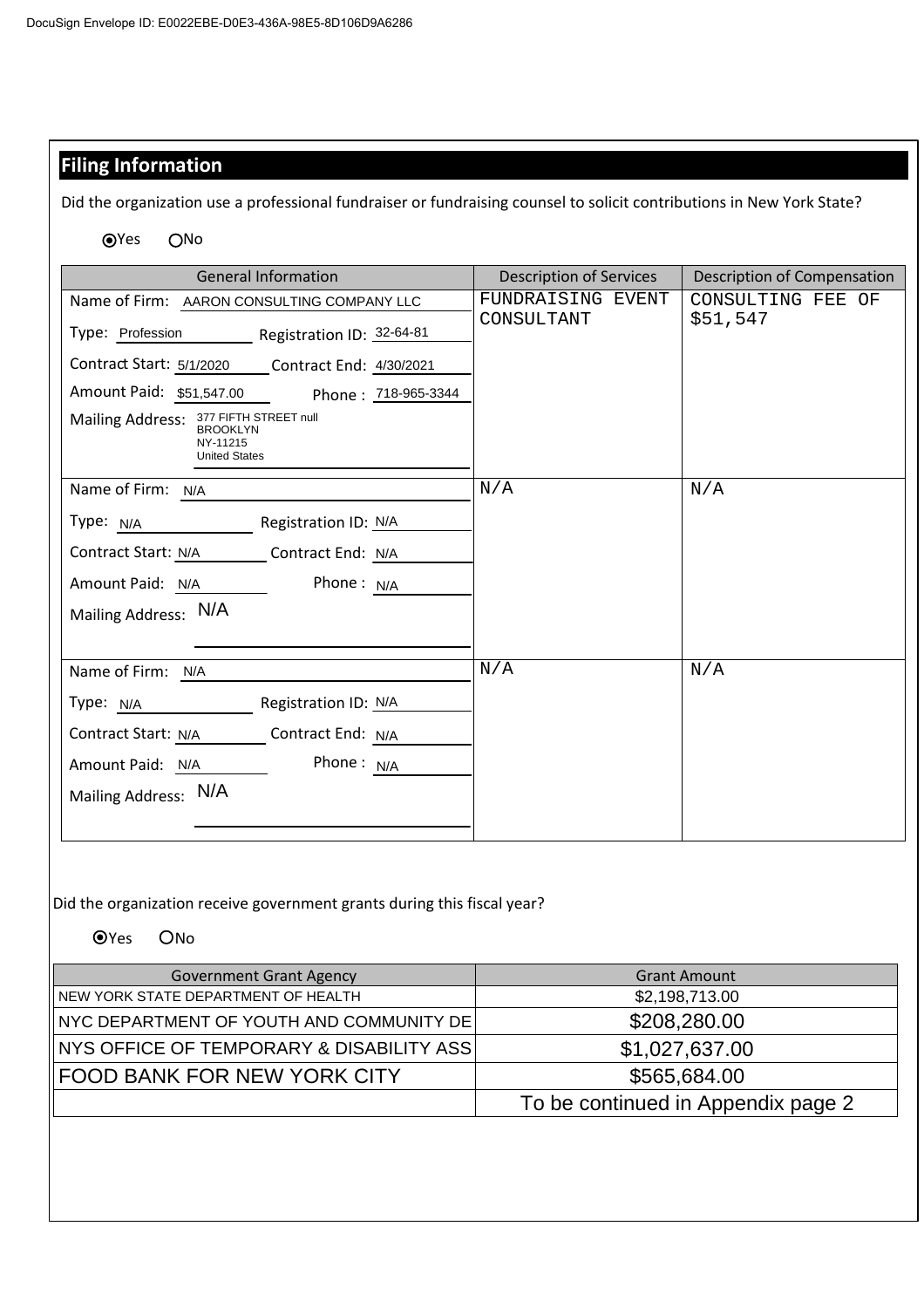### **Documents**

Attached organization's required documents:

- **E** IRS document
- Certified Public Accountant's Audit Report ✘
- Certified Public Accountant's Review Report
- Complete Certificate of Amendment or other document amending the name
- $\square$  Schedule B
- □ Other documents

# **Signatures**

| ⊠                                         | <b>IRS document</b>                                                   |                                                                                                                                                                                                                                                    |                              |           |  |
|-------------------------------------------|-----------------------------------------------------------------------|----------------------------------------------------------------------------------------------------------------------------------------------------------------------------------------------------------------------------------------------------|------------------------------|-----------|--|
| ⊠                                         | Certified Public Accountant's Audit Report                            |                                                                                                                                                                                                                                                    |                              |           |  |
| □                                         | Certified Public Accountant's Review Report                           |                                                                                                                                                                                                                                                    |                              |           |  |
| □                                         | Complete Certificate of Amendment or other document amending the name |                                                                                                                                                                                                                                                    |                              |           |  |
| Schedule B<br>□                           |                                                                       |                                                                                                                                                                                                                                                    |                              |           |  |
| Other documents                           |                                                                       |                                                                                                                                                                                                                                                    |                              |           |  |
|                                           |                                                                       |                                                                                                                                                                                                                                                    |                              |           |  |
| <b>Signatures</b>                         |                                                                       |                                                                                                                                                                                                                                                    |                              |           |  |
|                                           |                                                                       |                                                                                                                                                                                                                                                    |                              |           |  |
| to this report.                           |                                                                       | We certify under penalties of perjury that we reviewed this report, including all attachments, and to the best of our<br>knowledge and belief, they are true, correct and complete in accordance with the laws of the State of New York applicable |                              |           |  |
| Role                                      | <b>First Name</b>                                                     | Last Name                                                                                                                                                                                                                                          | Email                        |           |  |
| <b>Executive Director STEPHEN</b>         |                                                                       | <b>GRIMALDI</b>                                                                                                                                                                                                                                    | sgrimaldi@nycommonpantry.org |           |  |
| Director of Finance                       | <b>GREG</b>                                                           | <b>ONAIFO</b>                                                                                                                                                                                                                                      | gonaifo@nycommonpantry.org   |           |  |
| Signature of<br><b>Executive Director</b> | DocuSigned by:<br>Stephen Grimaldi<br>-6B435BB7FF414E0                |                                                                                                                                                                                                                                                    | Date:                        | 4/26/2022 |  |
| Signature of<br>Director of Finance       | DocuSigned by:<br>GREG OMUFO<br>-484638D5AB364D6.                     |                                                                                                                                                                                                                                                    | Date:                        | 4/26/2022 |  |